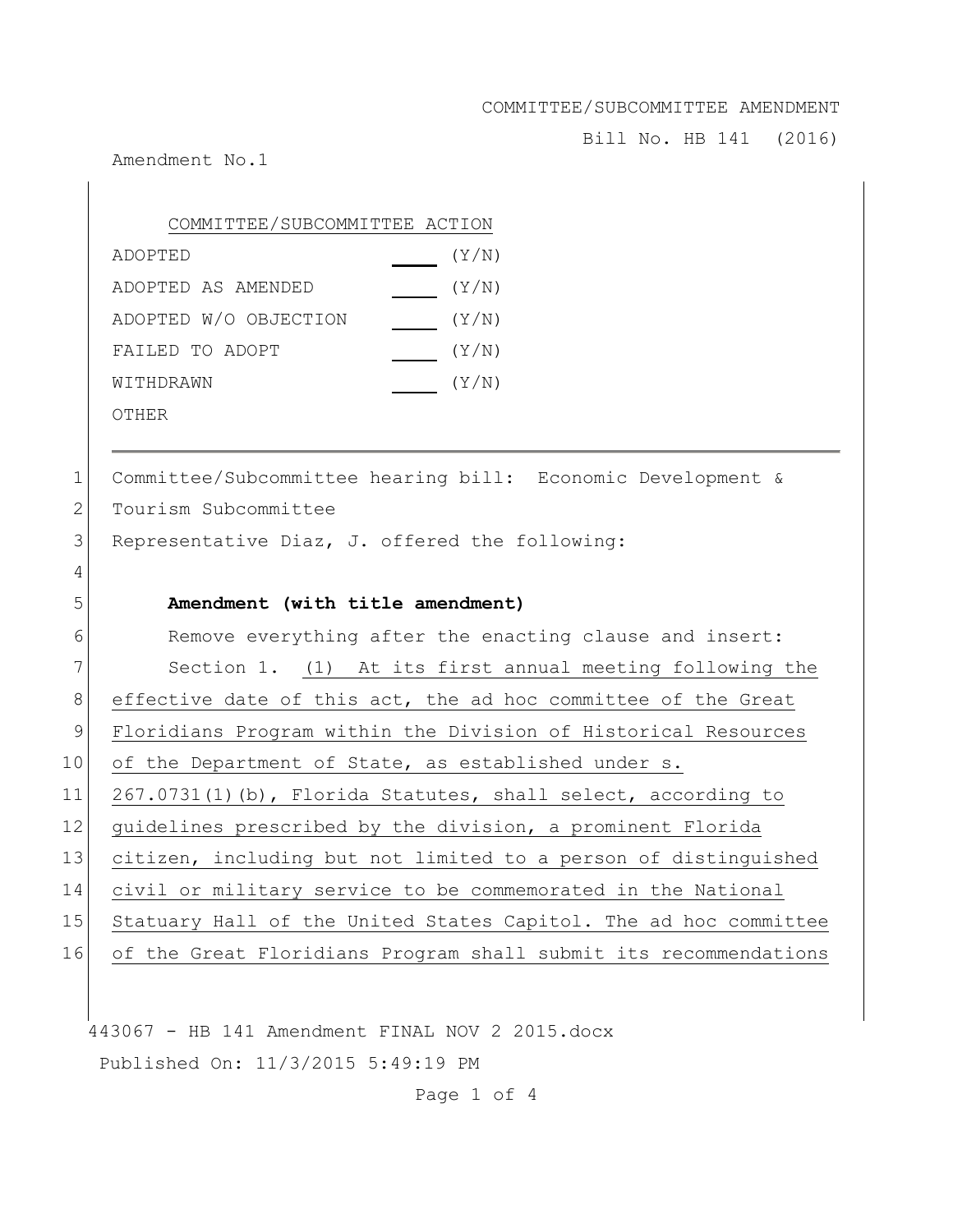Bill No. HB 141 (2016)

Amendment No.1

443067 - HB 141 Amendment FINAL NOV 2 2015.docx Published On: 11/3/2015 5:49:19 PM 17 to the Division of Historical Resources and the Division of 18 Cultural Affairs. 19 (2) At its first meeting following the effective date of 20 this act, the Florida Council on Arts and Culture, as 21 established under s. 265.285, Florida Statutes, shall select, 22 according to guidelines prescribed by the Department of State, a 23 sculptor to design a statue of the prominent Florida citizen 24 selected pursuant to subsection (1) for replacement of the 25 statue of General Edmund Kirby Smith in the National Statuary 26 Hall. 27 (3) The Department of State shall coordinate the results of 28 the Division of Historical Resources and the Division of 29 Cultural Affairs and submit a report of the findings and 30 recommendations, which shall include, but is not limited to: 31 1. The name of the prominent Florida citizen and the 32 process used to select the prominent Florida citizen. 33 2. The name of the sculptor and the process used to select 34 the sculptor. 35 3. An estimate of the total costs associated with the 36 replacement of the statue, including the costs to remove and 37 transfer the current statue and to install the replacement 38 statue. 39 40 The report containing the findings and recommendations shall be 41 submitted to the Governor, the President of the Senate, and the 42 Speaker of the House of Representatives by January 1, 2017.

Page 2 of 4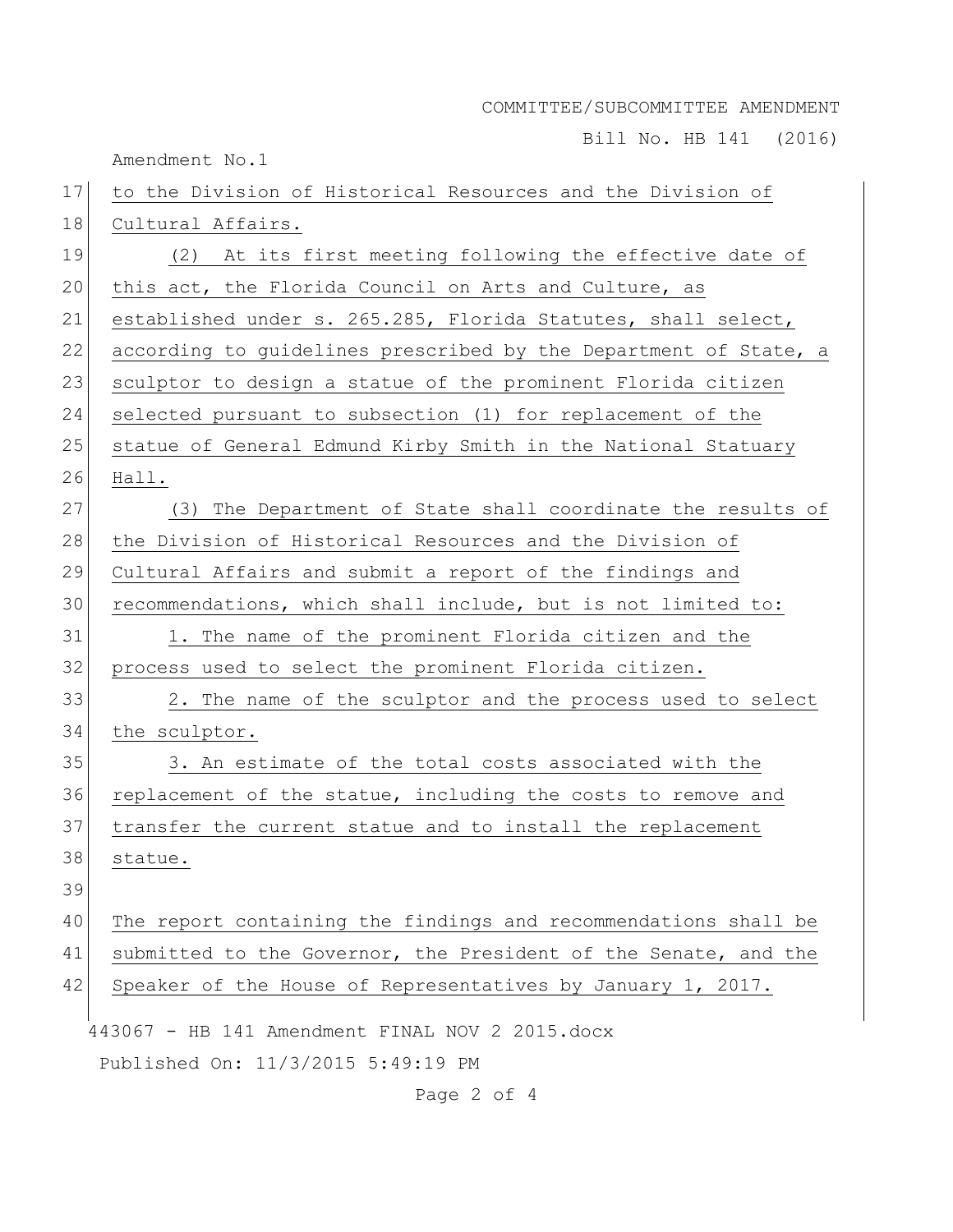Bill No. HB 141 (2016)

Amendment No.1

| 43 | In accordance with 2 U.S.C. s. 2132, upon receiving<br>(4)       |
|----|------------------------------------------------------------------|
| 44 | the report of findings under subsection (3), the Legislature may |
| 45 | request by memorial that the United States Joint Committee on    |
| 46 | the Library of Congress approve the request to replace the       |
| 47 | statue of General Edmund Kirby Smith and that the Architect of   |
| 48 | the Capitol carry out the request. Upon adoption of the memorial |
| 49 | by the Legislature and approval of the request in writing by the |
| 50 | Governor, the memorial shall be submitted to the United States   |
| 51 | Joint Committee on the Library of Congress.                      |
| 52 | Section 2. This act shall take effect upon becoming a law.       |
| 53 |                                                                  |
| 54 |                                                                  |
| 55 | TITLE AMENDMENT                                                  |
| 56 | Remove everything before the enacting clause and insert:         |
| 57 | A bill to be entitled                                            |
| 58 | An act relating to the National Statuary Hall;                   |
| 59 | providing for replacement of the statue of General               |
| 60 | Edmund Kirby Smith in the National Statuary Hall of              |
| 61 | the United States Capitol; providing for selection of            |
| 62 | a prominent Florida citizen to be commemorated in the            |
| 63 | National Statuary Hall; providing for selection of a             |
| 64 | sculptor to design the statue; requiring the                     |
| 65 | Department of State to submit a report and                       |
| 66 | recommendations; providing for submission of the                 |
| 67 | state's request to the United States Joint Committee             |
|    |                                                                  |
|    | 443067 - HB 141 Amendment FINAL NOV 2 2015.docx                  |

Published On: 11/3/2015 5:49:19 PM

Page 3 of 4